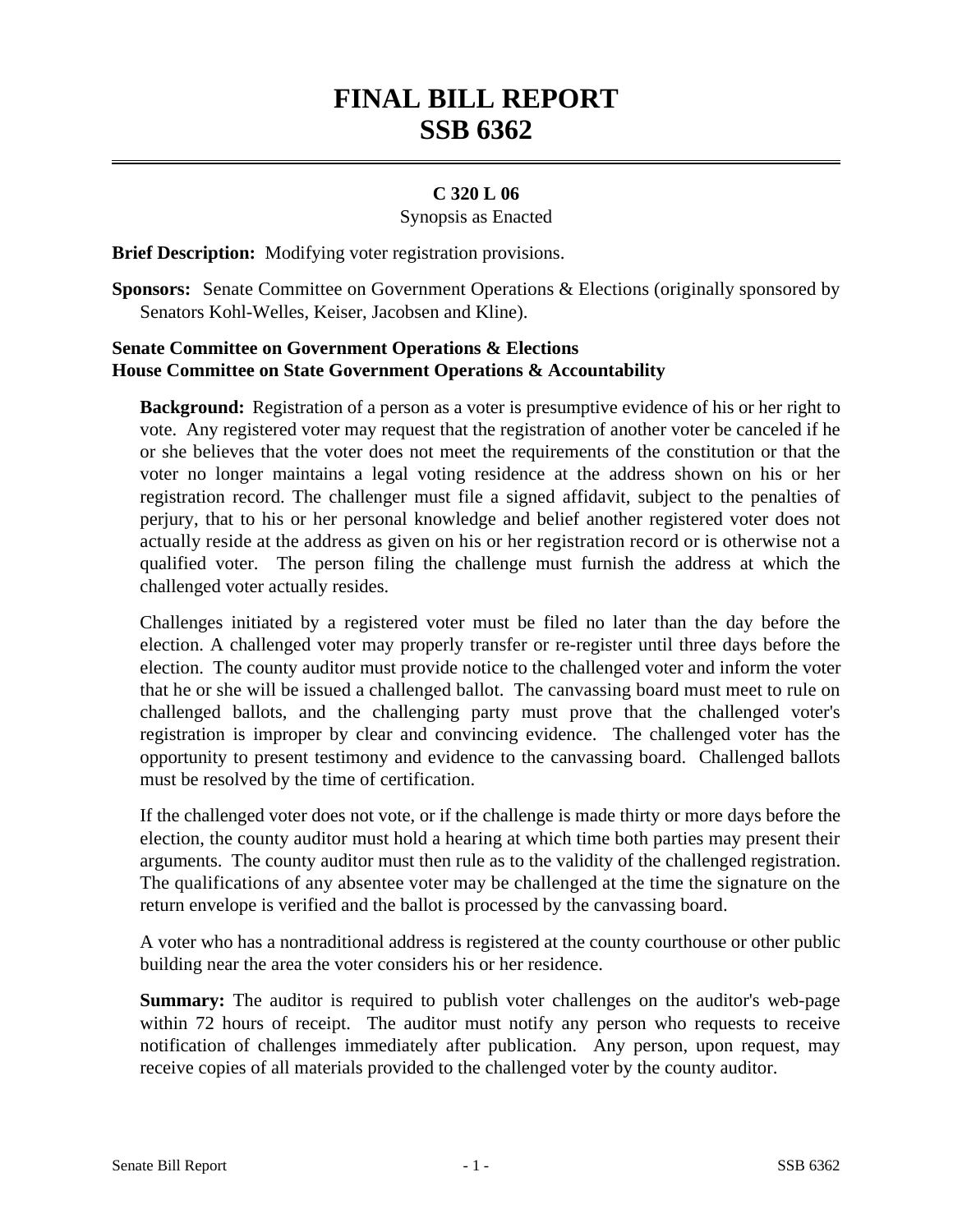Challenges initiated by a registered voter against a voter who registered to vote less than 60 days before the election, or who changed residence less than 60 days before the election and didn't transfer his or her registration, must be filed no later than ten days before the election, or within ten days of the voter being added to the registration database, whichever is later. Challenges initiated by a registered voter against all other voters must be filed no later than 45 days before the election. A challenged voter may transfer or re-register until the day before the election.

A voter challenge must be based on personal knowledge, having exercised due diligence to personally verify the evidence that: the voter has been convicted of a felony and civil rights have not been restored; the voter has been declared mentally incompetent by a judge; the voter does not live at the residential address provided on his or her registration; the voter is or will not be 18 by the election; or the voter is not a citizen. Challenges based on a felony conviction discovered by the county auditor or Secretary of State are resolved under a different statute.

If the challenge is based on an allegation that the voter does not live at the address provided, the challenger must provide the voter's actual residence, or submit evidence that the challenger exercised due diligence to verify that the challenged voter does not reside at the address provided. The bill specifies the minimum actions necessary for a challenger to establish that he or she exercised due diligence, including obtaining a signed affidavit from a person who owns, manages, resides, or is employed at the address as listed on the registration form.

The challenger must provide the factual basis for the challenge and may not base the challenge on unsupported allegations or allegations by anonymous third parties. A challenge may be dismissed by the auditor if it is not in proper form or is incomplete on its face. A challenge may be prepared using an official electronic challenge form template provided by the auditor or the Secretary of State. The form must be printed and signed by the challenger.

If the challenge is filed before the ballot has been received, the ballot must be treated as a challenged ballot. If the challenge is filed after the ballot has been received, the challenge cannot affect the current election. If the challenge is filed at least 45 days before the election, the county auditor presides over the hearing. If the challenge is filed less than 45 days before the election, the canvassing board presides over the hearing.

The auditor must provide notice by certified mail of the challenge to the challenged voter, and if the challenge is based on the residential address, the auditor must give notice of exceptions to the residency requirement allowed by the constitution and statute (nontraditional address and excused absence from the state due to military service, college, prison, and navigation of high seas).

If the challenger fails to prove by clear and convincing evidence that the registration is improper, the challenge must be dismissed and the ballot must be counted. If the challenge is based on residency and the canvassing board sustains the challenge, then the challenged voter must be permitted to correct his or her registration and any races or measures on the challenged ballot that the voter would have been qualified to vote for had his or her registration been correct shall be counted.